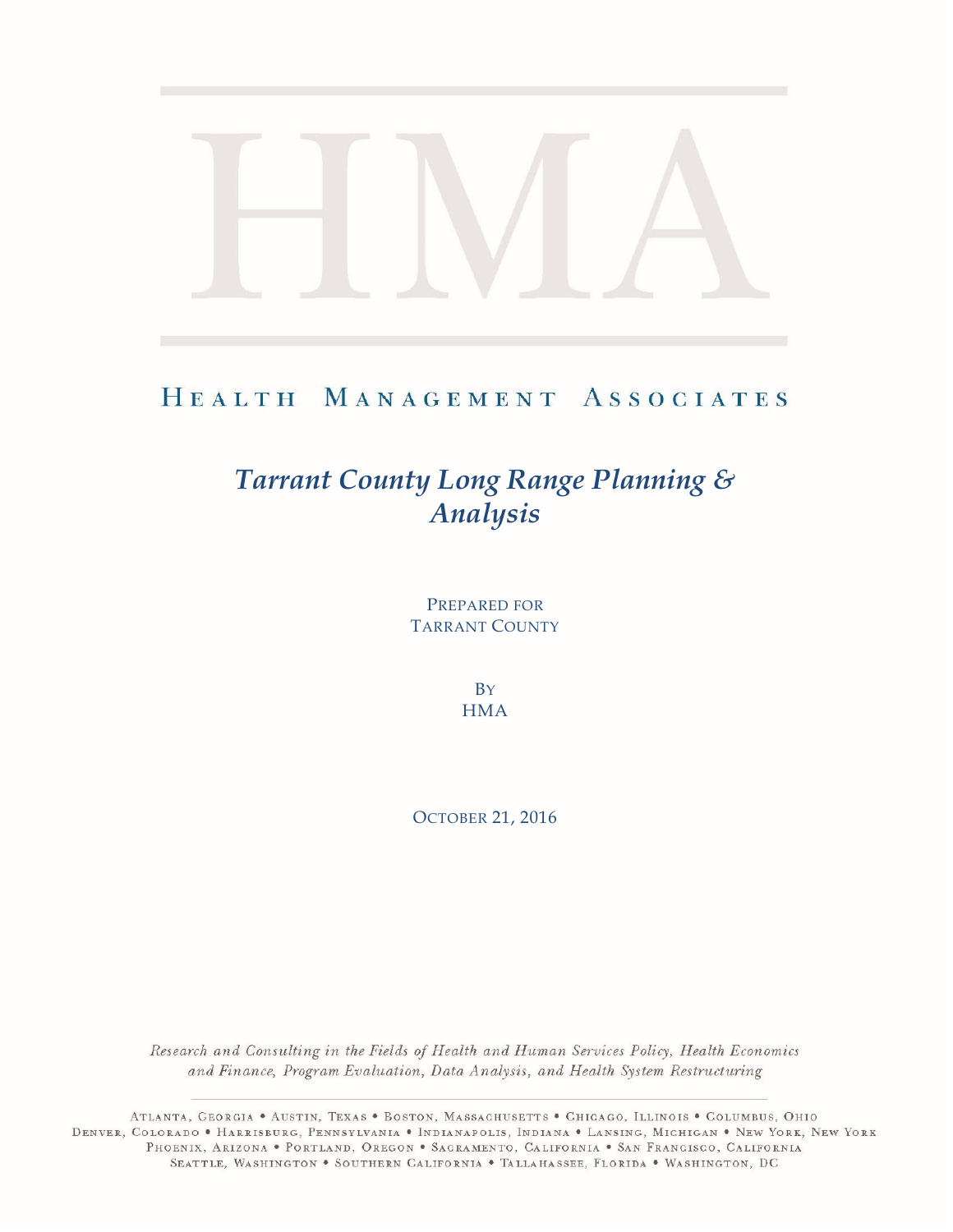# **Table of Contents**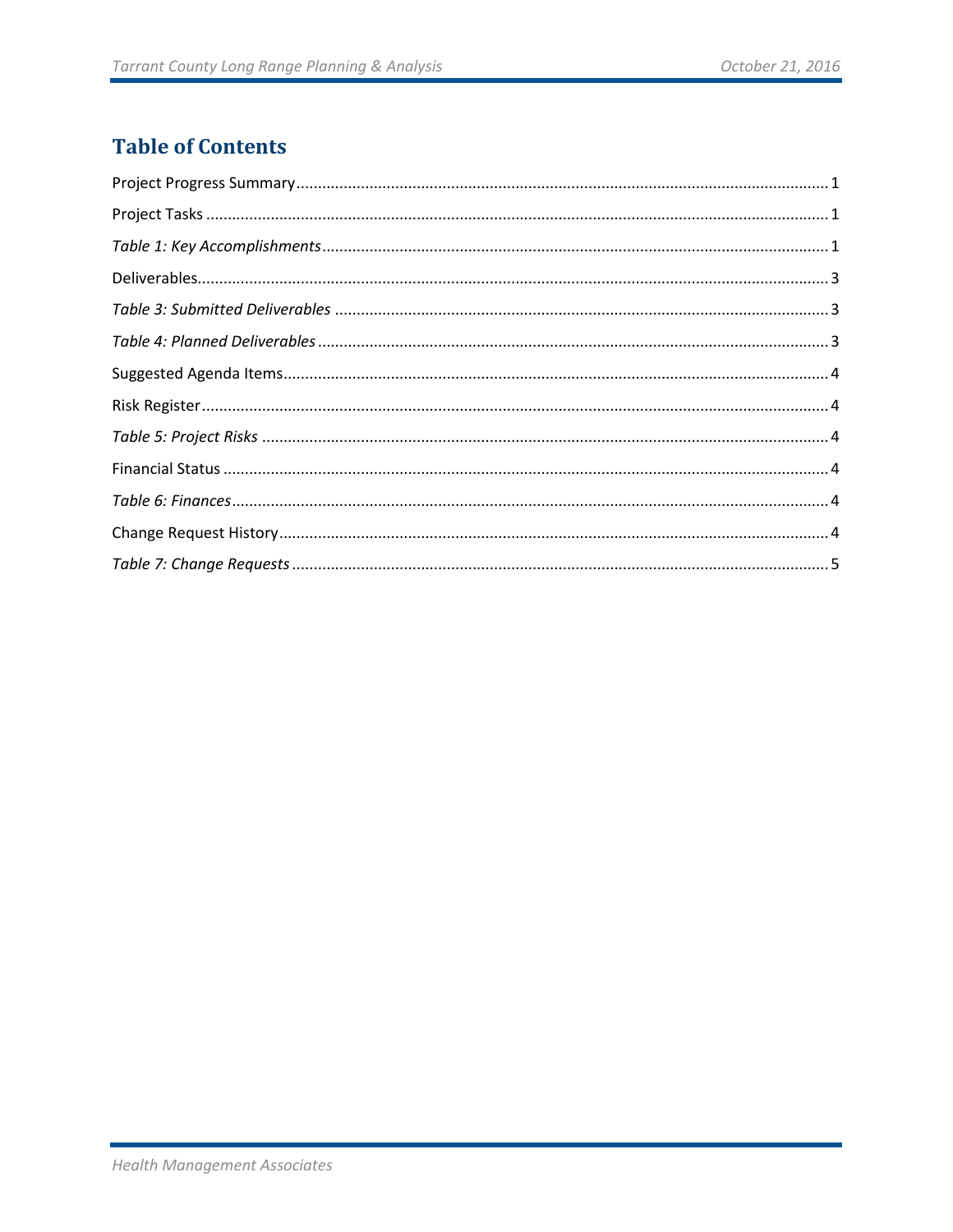## <span id="page-2-0"></span>**Project Progress Summary**

Delivery System is ramping up, reviewing incoming documents, data and beginning meetings/visits with JPS. Merianne Roth has asked that the team submit a plan for the delivery system work—she had concerns with possible duplications of work efforts. Finance is examining and, where appropriate, compiling and summarizing data from both JPS and the AHA database to provide an increasing level of context for our collective long-range strategic planning observations and recommendations. As we gather additional information over the coming weeks, Finance will be increasingly integrating its activities with those of the other project areas.

Tasks planned for October include finalizing the design of a public facing website, creating an agenda for the October JPS board meeting, and scheduling additional interviews with TCCC and JPS identified stakeholders and focus groups.

<span id="page-2-1"></span>At this time, no project risks have been identified.

### **Project Tasks**

The milestones achieved to date are shown below.

<span id="page-2-2"></span>

|  | Table 1: Key Accomplishments |  |
|--|------------------------------|--|
|  |                              |  |

| #              | <b>Accomplishment</b>                                                                                                  | <b>Completion Date</b> |
|----------------|------------------------------------------------------------------------------------------------------------------------|------------------------|
|                |                                                                                                                        |                        |
| $\mathbf{1}$   | <b>TCCC Presentation Slide Deck</b>                                                                                    | 10/20/16               |
| $\overline{2}$ | Review and Vendor Sourcing for RFP 2017-022                                                                            | 10/18/16               |
| 3              | Delivery System Team Meeting (Review of work to date and discuss<br>processes for delivery system work)                | 10/18/16               |
| 4              | HMA and JPS BH Phone introduction and next steps (Karen Batia, Principle<br>HMA, Wayne Young, JPS, Merianne Roth, JPS) | 10/19/16               |
| 5              | Introductory call Graduate Medical Education Programs/Partnerships                                                     | 10/18/16               |
|                | scheduled for Oct. 31 with Maurice Lemon, Frank Rosinia and Merianne Roth                                              |                        |
| 6              | Finalized stakeholder list                                                                                             | 10/18/16               |
| $\overline{7}$ | Sent stakeholder interview letters                                                                                     | 10/18/16               |
| 8              | Began scheduling external stakeholder interviews                                                                       | 10/18/16               |
| 9              | Finalized focus group guides                                                                                           | 10/18/16               |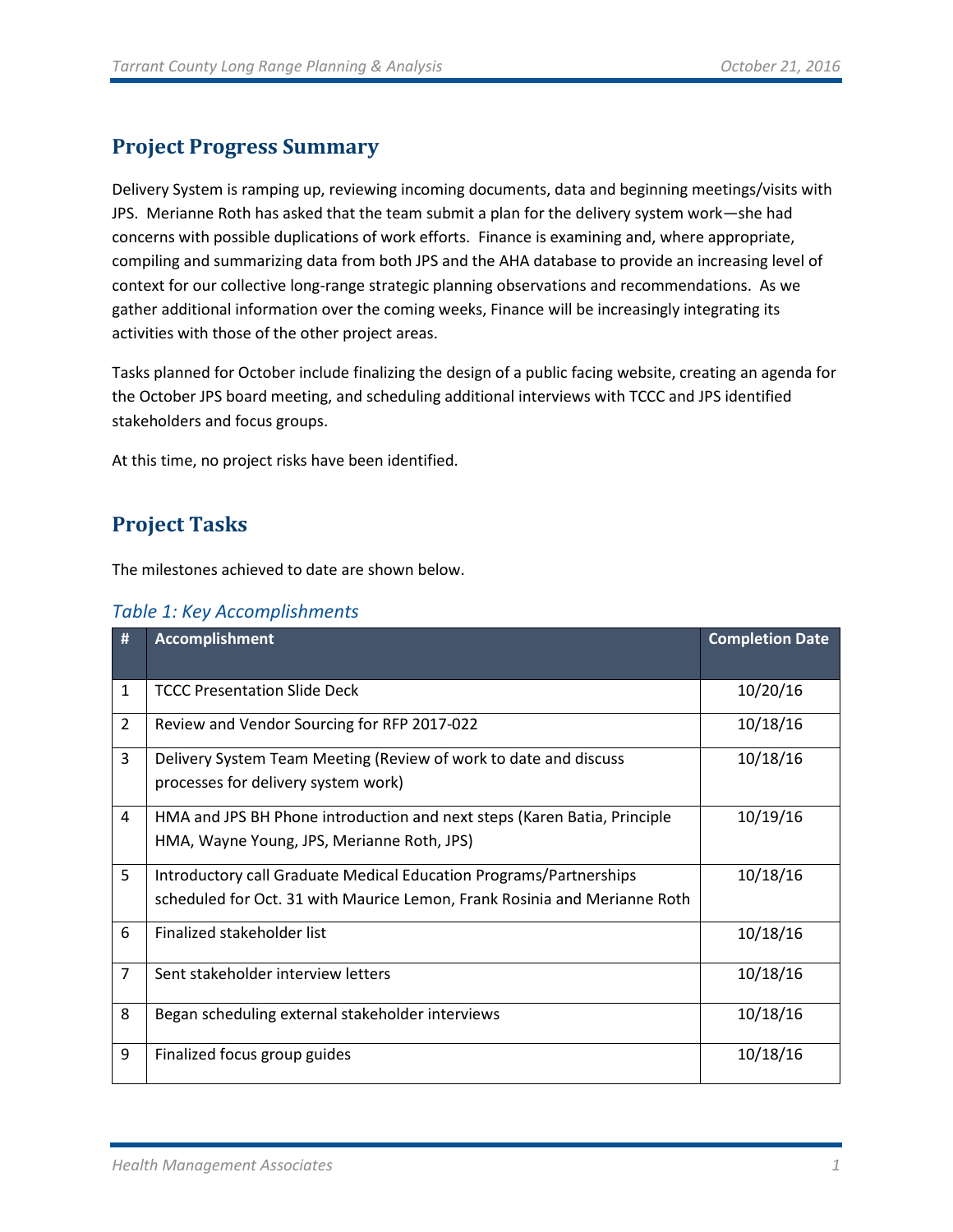| #  | <b>Accomplishment</b>                                                                                                                                                                                                                                                        | <b>Completion Date</b> |
|----|------------------------------------------------------------------------------------------------------------------------------------------------------------------------------------------------------------------------------------------------------------------------------|------------------------|
| 10 | Worked on population projections mapping                                                                                                                                                                                                                                     | 10/21/16               |
| 11 | Prepared and distributed to HMA team a utilization profile for the Top 8<br>Texas public hospitals based upon the AHA database: I/P vs. O/P,<br>Medicare/Medicaid activity and relative mix, ALOS, etc. Also compared Top<br>10 hospitals in terms of births and admissions. | 10/16/16               |
| 12 | Conference call with Linda Wertz to coordinate timing and nature of DSRIP<br>activities, starting with pulling all the JPS projects and reviewing with JPS.                                                                                                                  | 10/17/16               |
| 13 | Made preliminary recommendations to the HMA team for streamlining and<br>focusing the remaining data requests.                                                                                                                                                               | 10/19/16               |
| 14 | Summarized Tarrant County BH profile of services based upon information in<br>the AHA database.                                                                                                                                                                              | 10/19/16               |
| 15 | Summarized Tarrant County trauma designations using AHA and DSHS<br>information.                                                                                                                                                                                             | 10/19/16               |

#### *Table 1: Planned Tasks*

| #              | <b>Task</b>                                                                                                                 | <b>Previous</b><br>forecasted<br>completion date | <b>Planned</b><br>completion date |
|----------------|-----------------------------------------------------------------------------------------------------------------------------|--------------------------------------------------|-----------------------------------|
| $\mathbf{1}$   | Finalize and Approve JPS Board of Managers Presentation<br>Slide Deck for November 3, 2016 Planning Committee<br>Meeting    |                                                  | 10/28/16                          |
| $\overline{2}$ | Observe pre-bid conference for RFP 2017-022 on<br>November 7, 2016                                                          |                                                  | 11/7/16                           |
| 3              | Begin Medical Education Profile and Needs Assessment<br>data review and interviews by Dr. Maurice Lemon                     |                                                  | TBD                               |
| 4              | Invite Ray to next Delivery system call in meeting to<br>discuss AHA data and capabilities                                  |                                                  | 10/21/16                          |
| 5              | Schedule Ambulatory/Population Health meeting with<br>Greg Vachon and Dianna Prachyl                                        |                                                  | 10/21/16                          |
| 6              | Schedule Integrated Delivery System/Service Line analysis<br>meeting with Sandra Sperry, Bill W, Diana Prachyl,<br>Merianne |                                                  | 10/21/16                          |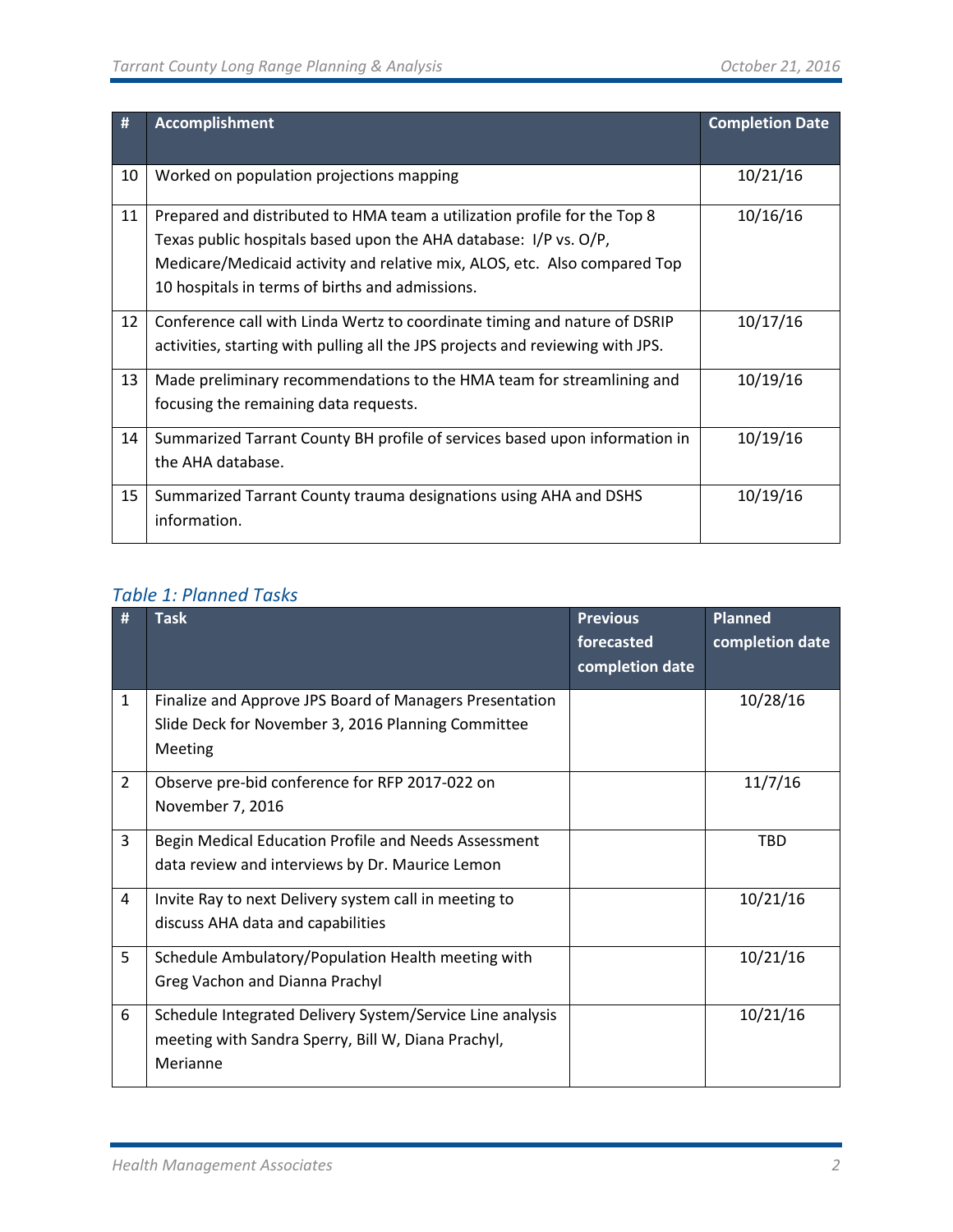| #              | <b>Task</b>                                                                                                                                                                                          | <b>Previous</b><br>forecasted<br>completion date | <b>Planned</b><br>completion date |
|----------------|------------------------------------------------------------------------------------------------------------------------------------------------------------------------------------------------------|--------------------------------------------------|-----------------------------------|
| $\overline{7}$ | Set up travel times into Fort Worth for Delivery System                                                                                                                                              | 11/4/16                                          |                                   |
| 8              | Develop plan for delivery system work and submit to JPS                                                                                                                                              |                                                  | 10/31/16                          |
| 9              | Reach out to JPS on selected data requests, with targeted<br>efforts regarding the zip code breakdown for specific<br>services to residents of Tarrant County and those from<br>neighboring counties | N/A                                              | 10/27/16                          |
| 10             | Review professional services agreements and academic<br>affiliation agreements if we have received them                                                                                              | N/A                                              | 11/2/16                           |
| 11             | Determine whether HMA can obtain access to the DSHS<br>database, and begin mining data if available                                                                                                  | N/A                                              | 10/27/16                          |
| 12             | Coordinate with Linda Wertz regarding the next steps in<br>acquiring info to support HMA's DSRIP deliverables                                                                                        | N/A                                              | 11/3/16                           |

### <span id="page-4-0"></span>**Deliverables**

The following deliverables were submitted during the month:

#### <span id="page-4-1"></span>*Table 3: Submitted Deliverables*

| <b>Deliverable</b>                                | <b>Planned</b> | <b>Actual</b> | <b>Status</b> |
|---------------------------------------------------|----------------|---------------|---------------|
| TCCC Presentation Slide Deck for 10/25/16 meeting | 10/20/16       | 10/20/16      |               |
| Stakeholder Interview Notes Rex Hyer, MD          |                | 10/12/16      |               |

The following deliverables are planned for the upcoming period:

#### <span id="page-4-2"></span>*Table 4: Planned Deliverables*

| <b>Deliverable</b>                                                                                          | <b>Planned</b> | <b>Status</b> |
|-------------------------------------------------------------------------------------------------------------|----------------|---------------|
| JPS Board of Managers Planning Committee Briefing and Slide Deck                                            | 10/28/16       |               |
| Stakeholder Interviews planned for trip to Fort Worth October 24-26                                         | 10/29/16       |               |
| Summarize report of activity and dollars related to services provided by JPS<br>in-county and out-of-county | 11/3/16        |               |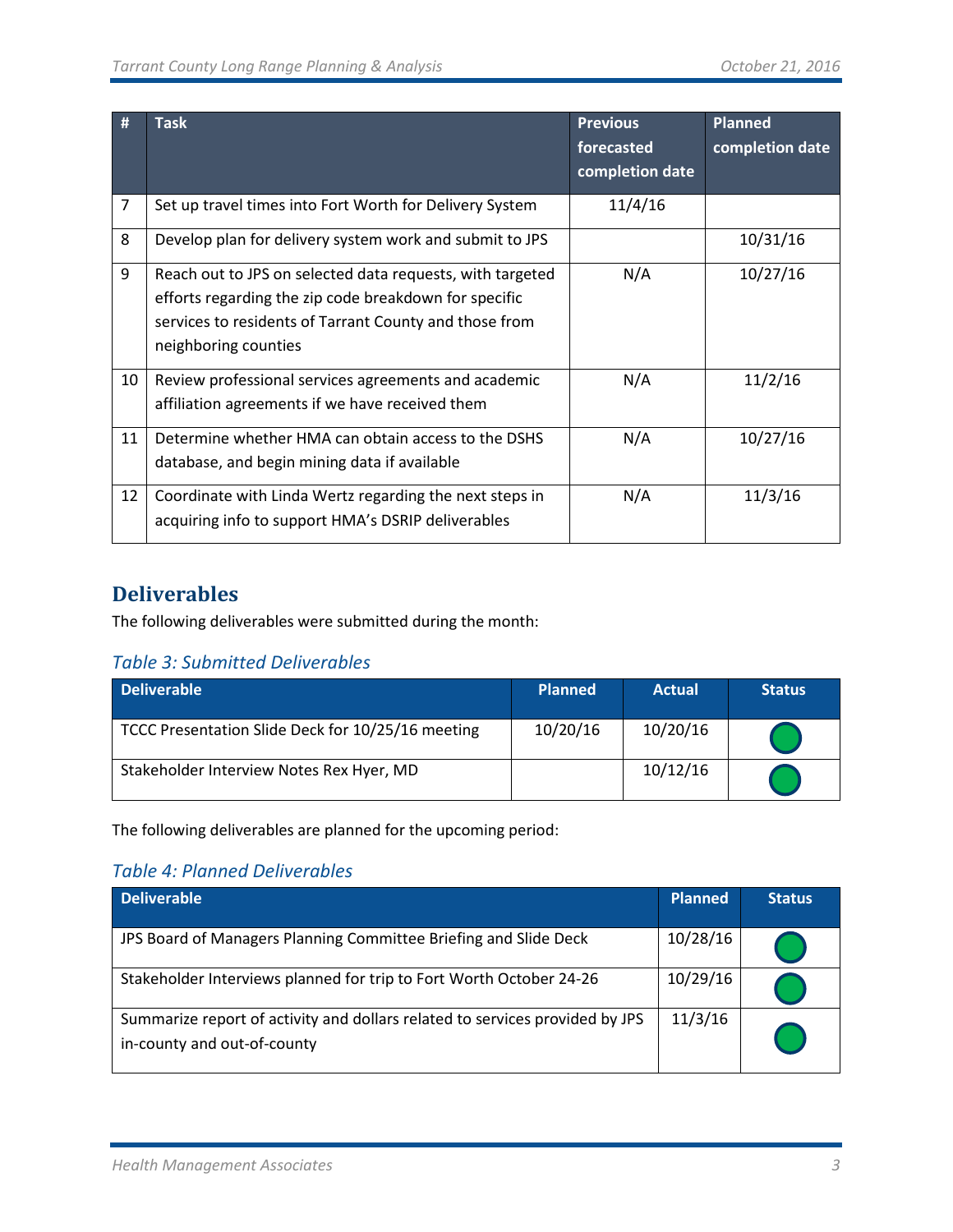#### <span id="page-5-0"></span>**Suggested Agenda Items**

- 1. RFP 2017-022 Long Range Planning and Facilities Analysis
- 2. Web Site Launch
- 3. TCCC Presentation on October 25, 2106
- 4. For Tarrant Co weekly meeting: Karen Batia has asked to interview correctional officers as a group while on site and then circle back around individually by phone—would like to bring up at next Tarrant Co call in.
- 5. Other

#### <span id="page-5-1"></span>**Risk Register**

No project risks have been identified.

#### <span id="page-5-2"></span>*Table 5: Project Risks*

| <b>Description</b> | <b>Mitigation plan</b><br>(what is being<br>done to prevent<br>the risk) | <b>Contingency</b><br>plan (what will<br>be done if the<br>risk occurs) | Likelihood<br>∣ of<br>occurring | <b>Potential</b><br>impact (dollar<br>/ schedule /<br>quality etc.) |
|--------------------|--------------------------------------------------------------------------|-------------------------------------------------------------------------|---------------------------------|---------------------------------------------------------------------|
|                    |                                                                          |                                                                         |                                 |                                                                     |

### <span id="page-5-3"></span>**Financial Status**

#### <span id="page-5-4"></span>*Table 6: Finances*

| <b>INVOICED TO DATE</b>     |                  |            |           |
|-----------------------------|------------------|------------|-----------|
| Last month                  | \$<br>109,255.33 |            |           |
| Project to date             | \$<br>109,255.33 |            |           |
| Client paid to date         | \$               |            |           |
| <b>OVERDUE INVOICES</b>     |                  |            |           |
| Invoice no.                 | Amount           |            | Date Sent |
|                             |                  |            |           |
| <b>TOTAL CONTRACT VALUE</b> |                  |            |           |
| Planned total               | \$               | 655,532.00 |           |
| Agreed changes              | \$               |            |           |
| Forecasted total            | \$<br>655,532.00 |            |           |

#### <span id="page-5-5"></span>**Change Request History**

No changes to the scope of work or deliverables have been requested by TCC.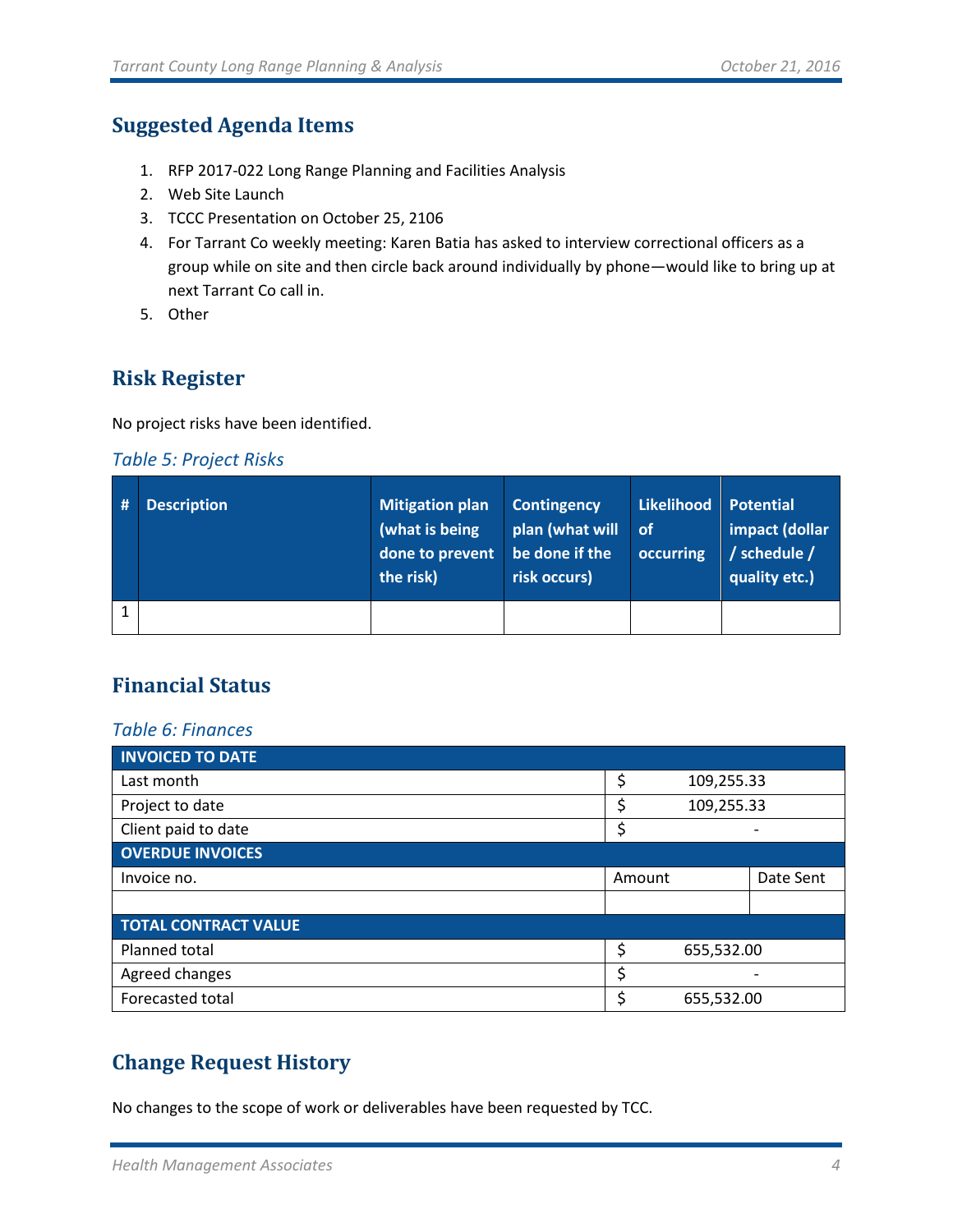# <span id="page-6-0"></span>*Table 7: Change Requests*

|  |  | # Title Samount Schedule change (if any) Status (in review, agreed, withdrawn) Comments |  |
|--|--|-----------------------------------------------------------------------------------------|--|
|  |  |                                                                                         |  |